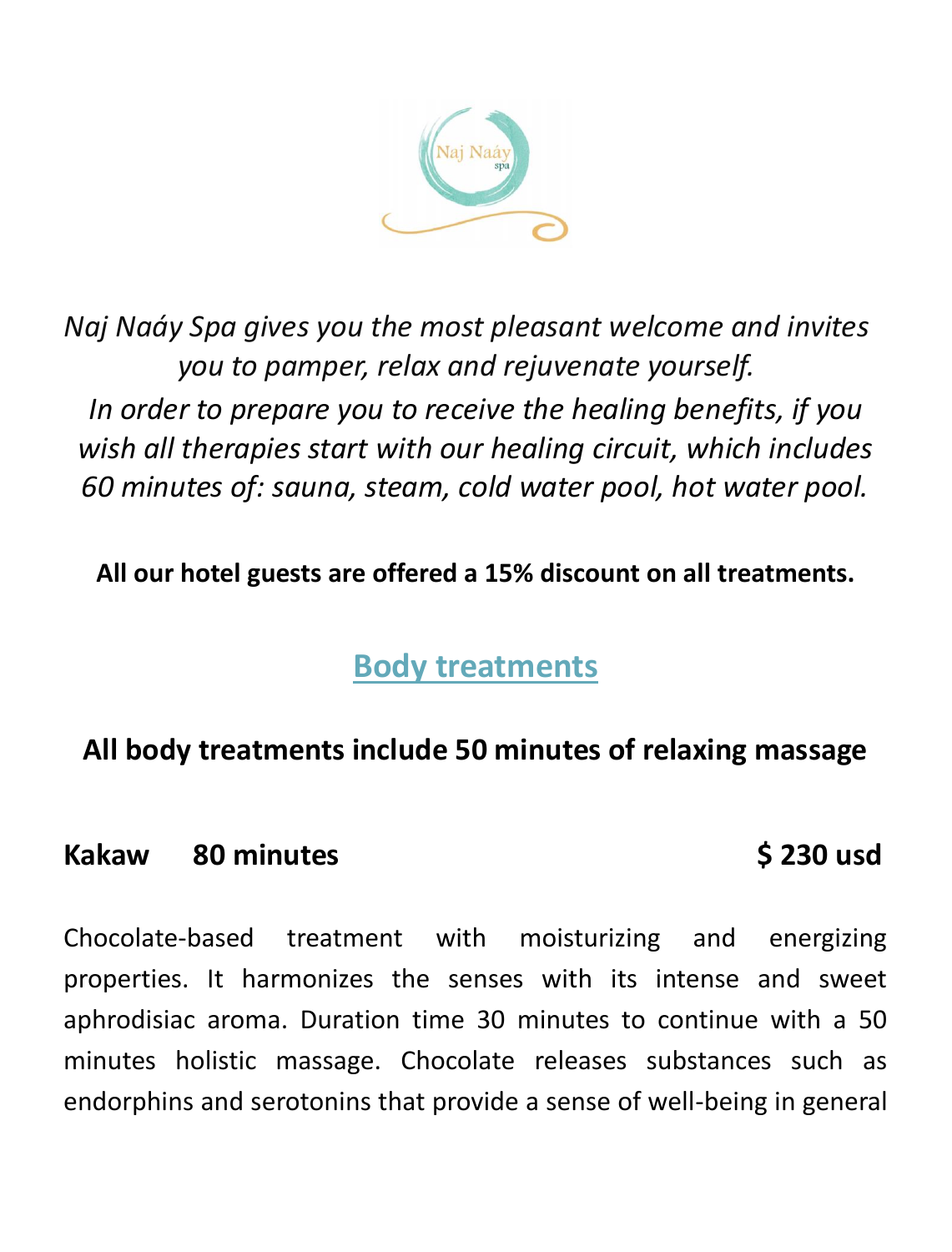so it is recommended to people with stress, depression, weakness, apathy and tiredness. It prevents and relieves dry skin.

## **Kaape 80 minutes \$ 230 usd**

Detoxifying Coffee - based treatment with antioxidant, draining and anti-cellulite properties. Duration time 30 minutes followed by a 50 minutes holistic massage. It helps eliminate fatigue and awakens the senses with its aroma of exquisite Arabica coffee beans.

# **Maya Kin 80 minutes 6 230 usd**

Aloe-based treatment with a fresh cactus aroma. Ideal for relieving sun irritated skin, with a soothing, regenerating, antioxidant, refreshing, and moisturizing effect. Duration time 30 minutes followed by a 50 minutes holistic massage. It gives the body a feeling of freshness and relief.

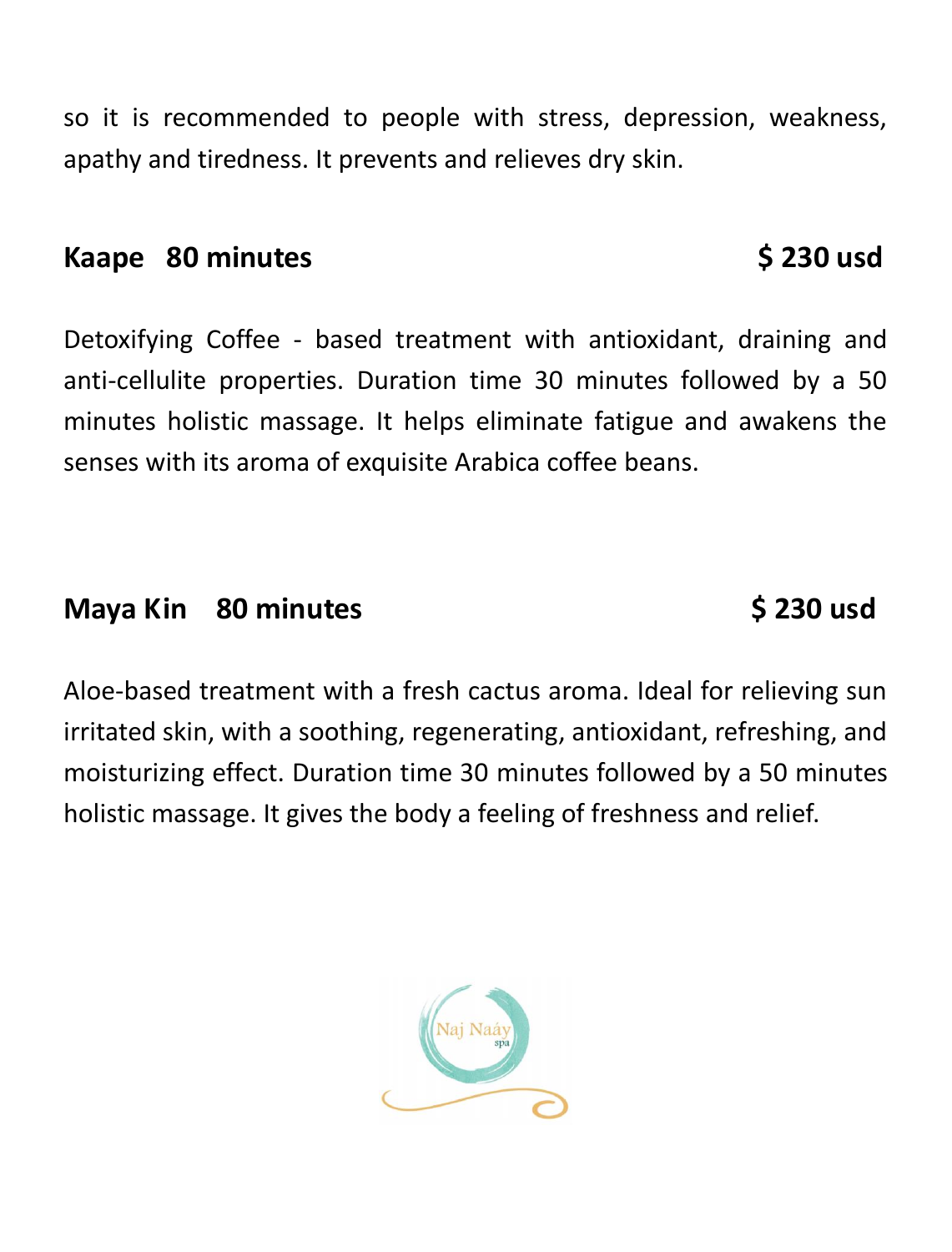**Botanic facials**

**Rejuvenating treatments with hot towels technique that cleanse the surface of the skin and eliminate the dead skin cells. All facials are accompanied by a delicate head and foot massage.**

## **Sun kissed \$ 175 usd**

Treatment for sun-exposed or dehydrated skin. A refreshing Aloe Vera mask deeply hydrates the face and neck, followed by a Serum made from green tea and calendula that helps regenerate the skin. The treatment is finalized with a nopal and agave cream that nourishes and moisturizes, leaving the skin looking smooth and luminous.

## **New moon Detox (oily skin) \$ 175 usd**

Facial teatment designed to give space to new skin, gently removing impurities. With the use of papaya extract peeling that helps eliminate dead cells and a mask with ficus arnica and marigold extract that activates circulation and helps regenerate the skin.